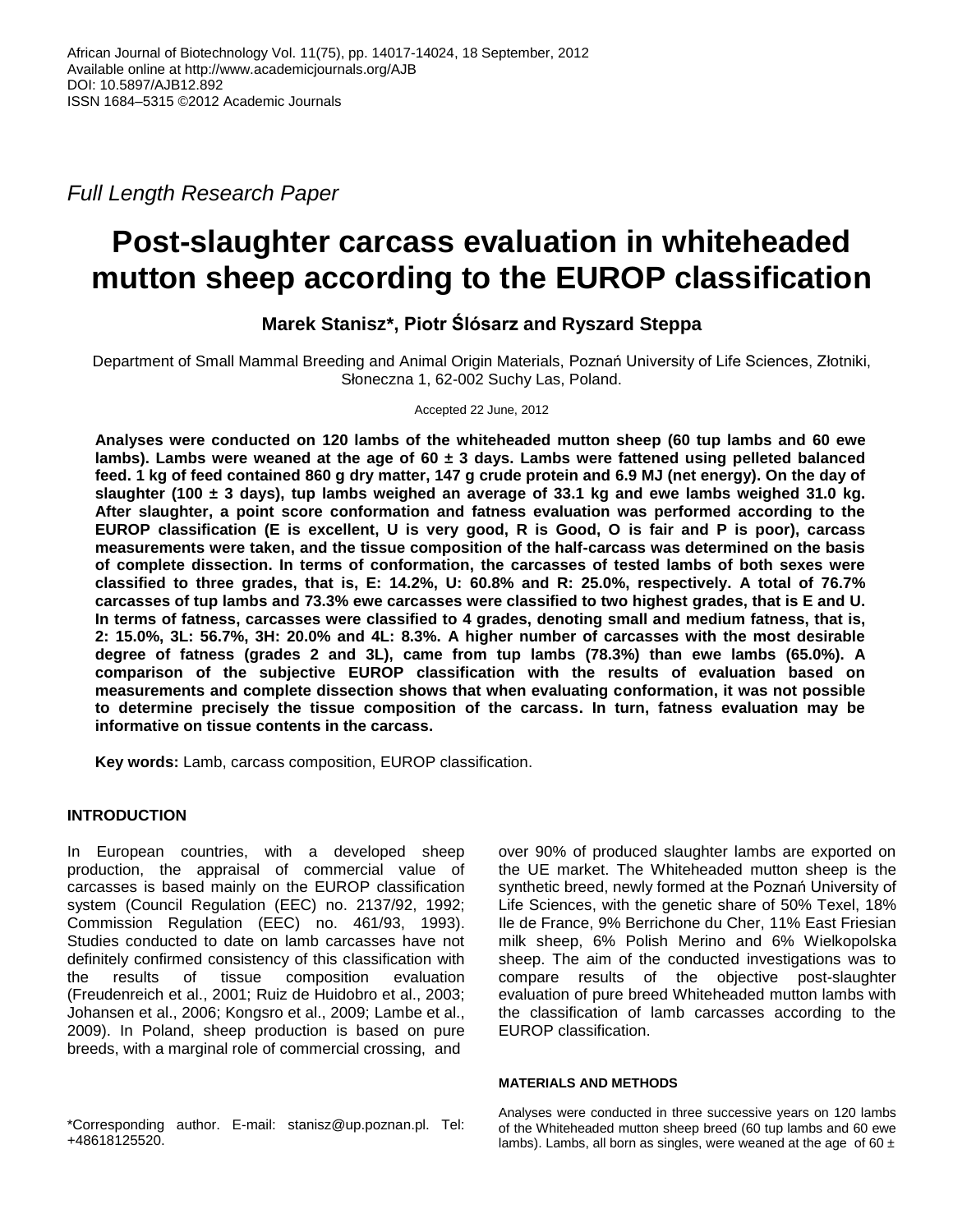

**Figure 1.** Diagram presenting division of half-carcass into joints (Stanisz, 2010).1, the leg with shank; 2, the rump; 3, the best end of neck; 4, the neck; 5, the flank with ribs and breast; 6, the scrag; 7, the shoulder with shank.

3 days, and after a 10-day transition period, they were fattened, using pelleted balanced feed containing lucerne meal, ground barley and wheat grain, wheat bran, soy and rapeseed meal and mineral additives. The composition of pelleted feed was constant in individual years of the study, and the alimentary value of 1 kg feed was 860 g dry matter, 147 crude protein and 6.9 MJ (net energy). During fattening, lambs had constant access to water. Lambs were slaughtered at the age of 100  $\pm$  3 days, and before slaughter, they were weighed accurately to  $\pm$  0.1 kg. Slaughter was performed according to the methodology developed at the National Research Institute of Animal Production. Immediately after slaughter, carcasses were weighed accurately to 0.1 kg and dressing percentage was determined. Next, a panel of three appraisers performed a point score evaluation of conformation and carcass fatness according to the EUROP classification system (Council Regulation (EEC) no. 2137/92, 1992; Commission Regulation (EEC) no. 461/93, 1993). Carcasses were weighed after a 24 h carcass cooling, at a temperature of 2 to 4°C, hanging on hind calcaneal tendons at a spacing of 16 cm. Carcasses were divided into half-carcasses by cutting through the middle of the spine and the sternum (with the tail left on the left half-carcass). The following measurements were taken in the hanging position on the carcass and on the right half-carcass: breast depth measured at the widest part; breast width, measured behind the scapulas in the narrowest part; saddle joint width, measured at the widest part on the legs; leg depth, measured from the base of the tail perpendicular to the long axis of the carcass; outer length of the carcass, measured with a tape measure adjacent to the carcass, from the base of the tail to the lowest point at the bent of neck; Saddle joint length, measured from the cranial edge of the pubic symphysis to the small spinous process with a tape measure adjacent to muscles and leg circumference, measured at a 3/5 distance on the line of saddle joint length measurement line, at the ankle joint (Stanisz, 2010).

Prior to dissection, the right half-carcass was placed in a natural position, and the main dissection line was marked with a knife as a straight line running from the bottom edge of the pubic symphysis to the connection of the first rib with the sternum. Next, the halfcarcass was dissected into the following joints: neck, arm piece with the fore knuckle, flank with ribs and the sternum, the best end of neck, rack, saddle joint and leg with shank (Figure 1). The crosssection of the longissimus dorsi muscle *(M. longissimus)* and backfat thickness over *M. longissimus* and over ribs (at its thickest layer) were measured on the rack, at the position where it had been dissected from the saddle joint (behind the last pectoral vertebra). Joints from the right half-carcass were weighed accurately to 1 g and next, their percentages in the half-carcass were calculated. Moreover, the proportions of kidneys and perirenal fat from the halfcarcass to half-carcass weight were also calculated. All joints were subjected to dissection, trimming of the muscle, adipose and bone tissue (bones together with tendons), and next, tissues were weighed accurately to 1 g, and their percentage proportions in the half-carcass were calculated.

The effect of main experimental factors, that is sex of lambs and year of analysis (replication) on the level of analyzed slaughter traits were estimated using a least square multivariate analysis of variance, applying the SAS ver. 9.1 system (SAS, 2000).

$$
Y_{ijk} = \mu + p_i + r_j + (pr)_{ij} + e_{ijk}
$$

Where  $Y_{ijk}$  is the phenotypic value of the trait;  $\mu$  is the the overall mean;  $p_i$  is the sex effect ( $i = 1, 2$ );  $r_j$  is the birth type effect ( $j = 1$ , 2, 3);  $\left( pr\right) _{ij}$  is the interaction between factors;  $e_{ijk}$  is the random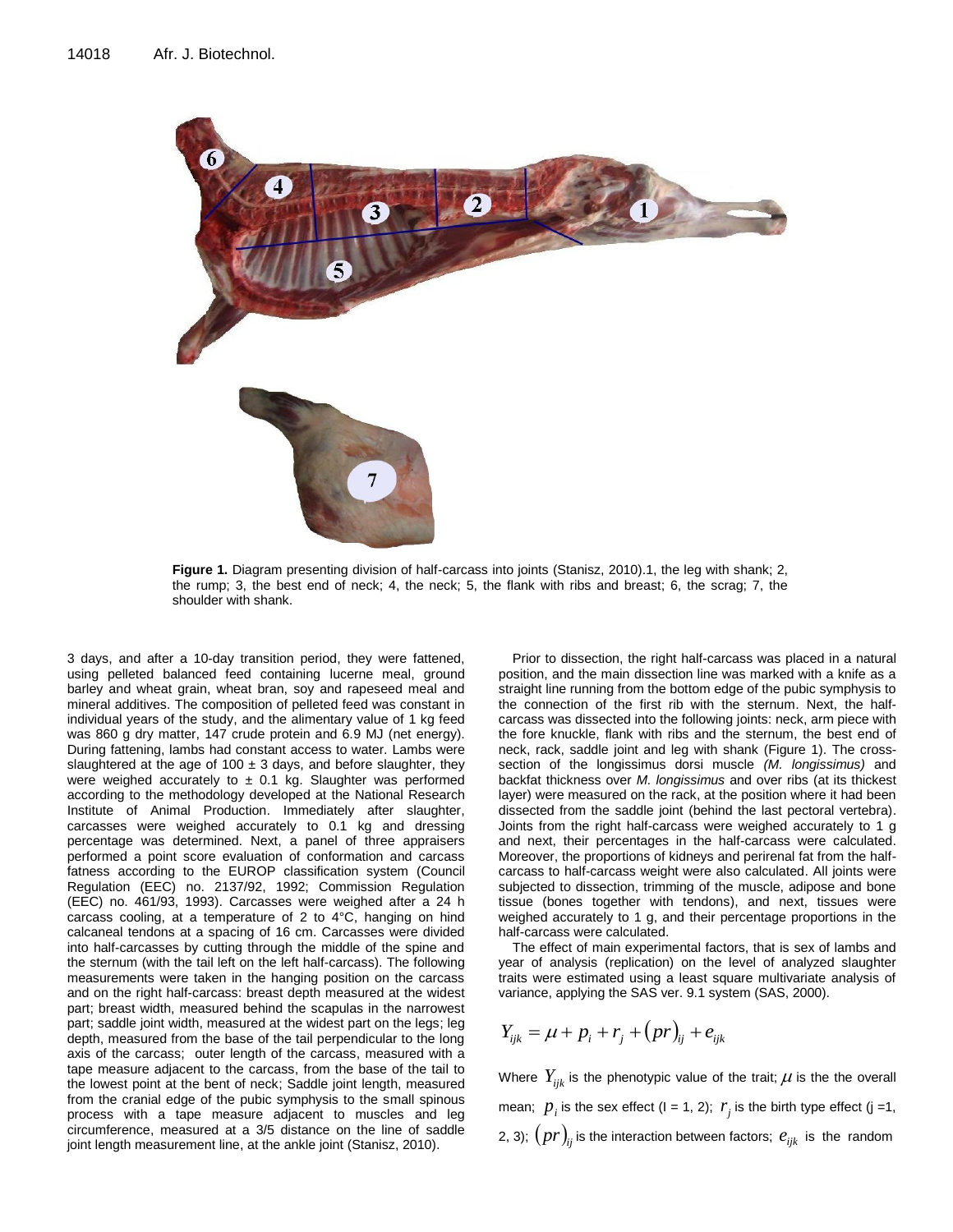**Table 1.** Analysis of carcass dimensions in lambs of whiteheaded mutton sheep.

|                                             | <b>Sex</b>       |                  | <b>Significant of difference</b> |      |                    |  |
|---------------------------------------------|------------------|------------------|----------------------------------|------|--------------------|--|
|                                             | 88               | QQ               |                                  |      |                    |  |
| <b>Trait</b>                                | $n = 60$         | $n = 60$         | <b>Sex</b>                       | Year | <b>Interaction</b> |  |
|                                             | $LSM \pm SE$     | $LSM \pm SE$     |                                  |      |                    |  |
| Body weight at slaughter (kg)               | 33.13±0.35       | 31.02±0.40       | $\star\star$                     | ns   | ns                 |  |
| Warm carcass dressing percentage (%)        | $52.01 \pm 0.25$ | $53.41 \pm 0.28$ | $***$                            | ns   | ns                 |  |
| Warm carcass weight (kg)                    | 17.23±0.21       | 16.56±0.23       | $***$                            | ns   | ns                 |  |
| Depth of chest (cm)                         | 24.89±0.12       | 24.55±0.14       | ns                               | ns   | ns                 |  |
| Width of chest (cm)                         | $17.81 \pm 0.13$ | 18.37±0.12       | $\star$                          | ns   | ns                 |  |
| Width of rump (cm)                          | 23.71±0.09       | 24.08±0.09       | $\star$                          | ns   | ns                 |  |
| Outer length of carcass (cm)                | 56.06±0.27       | $55.24 \pm 0.31$ |                                  | ns   | ns                 |  |
| Depth of leg (cm)                           | 17.36±0.06       | 17.81±0.08       |                                  | ns   | ns                 |  |
| Length of rump (cm)                         | 33.12±0.12       | 32.63±0.14       |                                  | ns   | ns                 |  |
| Leg circumference (cm)                      | 36.24±0.22       | 36.98±0.19       | $\star$                          | ns   | ns                 |  |
| Backfat thickness over M. longissimus (mm)  | $2.08 \pm 0.09$  | $2.38 + 0.10$    | $***$                            | ns   | ns                 |  |
| Backfat thickness over ribs (mm)            | $6.44 \pm 0.31$  | $8.73 \pm 0.35$  | $***$                            | ns   | ns                 |  |
| Loin eye area of M. longissimus $(cm2)$     | 14.90±0.21       | 14.28±0.23       |                                  | ns   | ns                 |  |
| <b>Carcasses</b>                            |                  |                  |                                  |      |                    |  |
| Leg with shank                              | 32.96±0.13       | $32.95 \pm 0.15$ | ns                               | ns   | ns                 |  |
| Rump                                        | 7.38±0.06        | $7.41 \pm 0.07$  | ns                               | ns   | ns                 |  |
| Best end of neck                            | $8.24 \pm 0.07$  | $8.22 \pm 0.08$  | ns                               | ns   | ns                 |  |
| Shoulder with shank                         | 18.19±0.09       | $17.73 \pm 0.11$ | $***$                            | ns   | ns                 |  |
| <b>Neck</b>                                 | $8.31 \pm 0.06$  | $8.02 \pm 0.07$  | $***$                            | ns   | ns                 |  |
| Flank with ribs and breast                  | 16.51±0.09       | $17.12 \pm 0.11$ | $***$                            | ns   | ns                 |  |
| Scrag                                       | $6.26 \pm 0.06$  | $5.75 \pm 0.07$  | $***$                            | ns   | ns                 |  |
| Kidney fat                                  | $1.49 \pm 0.06$  | $2.17 \pm 0.07$  | $***$                            | ns   | ns                 |  |
| Kidney                                      | $0.66 + 0.01$    | $0.63 + 0.01$    |                                  | ns   | ns                 |  |
| <b>Tissue composition of half-carcasses</b> |                  |                  |                                  |      |                    |  |
| Meat                                        | 63.42±0.38       | 62.54±0.42       | $\star$                          | ns   | ns                 |  |
| Fat                                         | $17.01 \pm 0.33$ | 18.51±0.35       | $***$                            | ns   | ns                 |  |
| <b>Bones</b>                                | 19.58±0.21       | 18.95±0.24       | $**$                             | ns   | ns                 |  |
| Meat/fat ratio                              | $3.96 \pm 0.10$  | $3.47 \pm 0.11$  | $***$                            | ns   | ns                 |  |
| Meat/bones ratio                            | $3.27 \pm 0.05$  | $3.34 \pm 0.06$  | ns                               | ns   | ns                 |  |
| Fat/bones ratio                             | $0.88 + 0.03$    | $0.99 + 0.03$    | $***$                            | ns   | ns                 |  |
| Meat+fat/bones ratio                        | $4.15 \pm 0.06$  | $4.33 \pm 0.07$  | $**$                             | ns   | ns                 |  |

\*\*P ≤ 0.01; \*P ≤ 0.05; ns, difference statistically non significant.

error.

The effect of conformation grade and carcass fatness on the analyzed slaughter traits was estimated using a least square oneway analysis of variance (SAS ver. 9.1).

$$
Y_{ij} = \mu + m_i + e_{ij}
$$

Where  $\left. Y_{ij}\right.$  is the phenotypic value of the trait;  $\left. \mu\right.$  is the the overall mean,  $m_i$  is the effect of the class ( $I = 1, 2, 3$  for conformation grade, or i =1, 2 .....4 for fatness grade);  $e_{ij}$  is the random error.

### **RESULTS AND DISCUSSION**

Mean age at slaughter for tup lambs and ewe lambs was 100 days, and it was consistent with the adopted methodology. Body weight, reached by the examined lambs (Table 1), was typical of this sheep breed (Stanisz, 2010; Ślósarz et al., 2011). Similarly to what was found in this study, Janicki et al. (2000), Ślósarz et al. (2004), Gutiérrez et al. (2005), Lambe et al. (2009) and Pajor et al. (2009) reported that tup lambs, despite greater body weight before slaughter at the same age had a lower dressing percentage than that of ewe lambs ( $P \le 0.01$ ).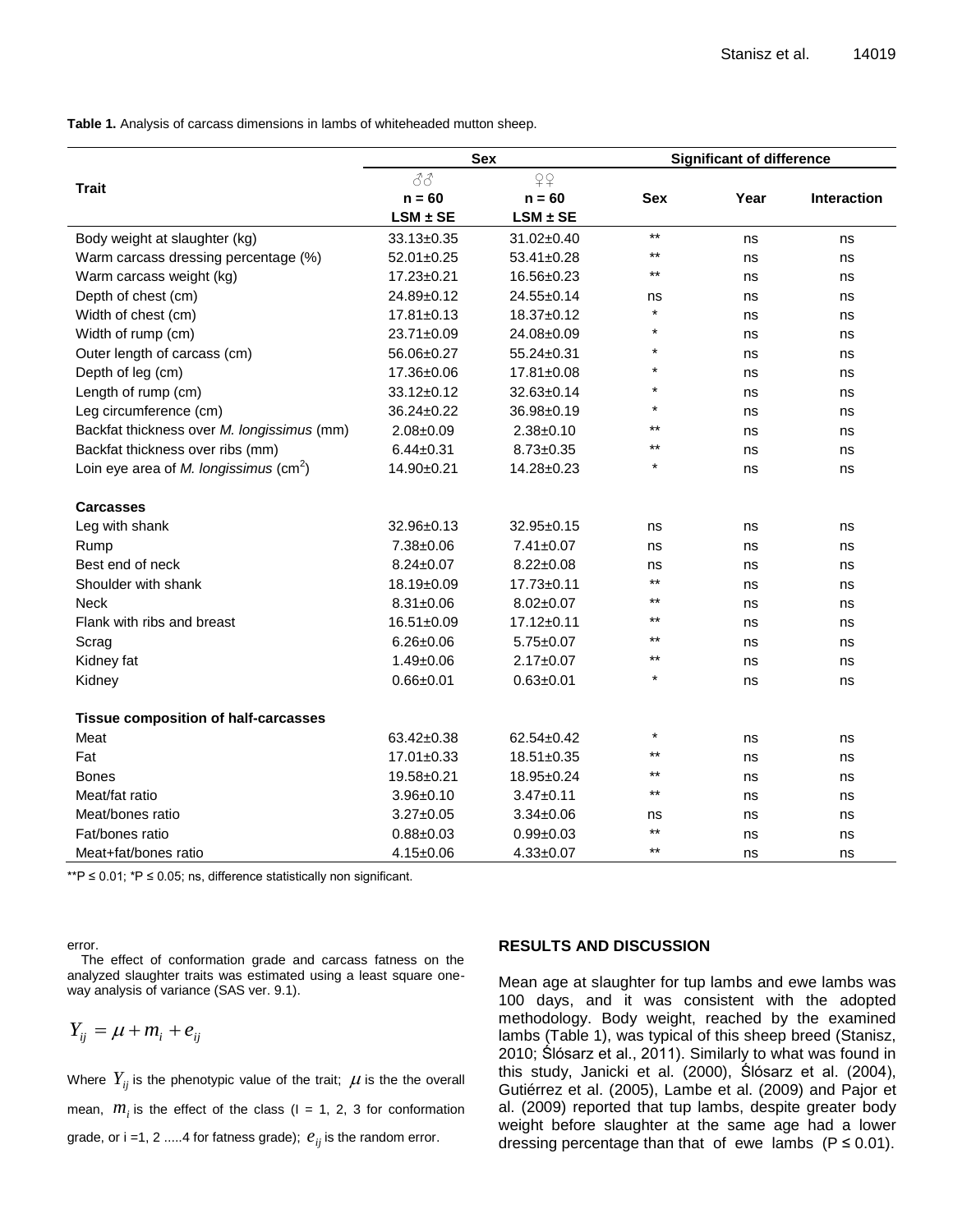

**Figure 2.** Percentage of rams' and ewes' carcasses by EUROP conformation scores.

Differences in carcass dimensions, percentages of joints, percentage composition and proportions of tissues in half-carcasses of tup lambs and ewe lambs slaughtered at the same age recorded in this study, are typical and confirm to earlier studies by Hammond (1932) and Hammond et al. (1983), who indicated sexual dimorphism, as well as differences in maturing between sexes. When investigating carcasses of lambs slaughtered at a weight of more than 30 kg, Ślósarz et al. (2001), Gutiérrez et al. (2005) and Pajor et al. (2009) reported results similar to the data recorded in this study; significantly higher fatness levels in carcasses of ewe lambs than tup lambs. No effect of the year of birth or interactions was observed in this study on the levels of investigated traits.

In terms of conformation, carcasses of examined lambs of both sexes were classified to three grades; E (14.2%), U (60.8%) and R (25.0%). A total of 76.7% carcasses of tup lambs and 73.3% carcasses of ewe lambs were classified to two highest grades (E and U). Grades E and U were comprised by 1.7 and 4.9% points more carcasses of tup lambs than ewe lambs. In turn, the number of carcasses of ewe lambs classified to the lowest conformation grade R was by 6.6% points higher than that of tup lambs (Figure 2). Similarly as in this study, also Toldi et al. (1999), Lengyel and Toldi (2003), Pajor et al. (2004) and (2009), when evaluating carcasses of meat purpose lambs, indicated better conformation and fleshing of carcasses in case of tup lambs, in the highest conformation grades. Table 2 presents the characteristics of carcasses classified in the EUROP system in terms of conformation and fleshing. Carcass weight had a considerable effect on the evaluation of conformation and fleshing. Carcasses in

grade E (17.6 kg) had on average by 4 ( $P \le 0.05$ ) and by 8% ( $P \le 0.01$ ) greater weight than carcasses in grades U and R; while at the same time, carcasses in grade U had on average by 4% ( $P \le 0.05$ ) greater weight than those in grade R. A similar dependence was shown in the study of Freudenreich et al. (2001). Carcasses in grades E and U had similar percentages of joints in half-carcasses. The percentage of leg with shank and arm piece with the fore knuckle increased significantly with higher conformation grades, while percentages of saddle joint and rack decreased significantly. Carcasses in higher conformation grades had deeper and wider breasts, wider and longer saddle joints, longer legs, greater leg circumferences ( $P \le 0.05$ ), greater cross-section area of *M. longissimus* ( $P \le 0.01$ ), and they were covered by a thicker layer of superficial fat over *M. longissimus* and over ribs ( $P \le 0.05$ ). Similar dependencies were shown by Janicki et al. (2000), Russo et al. (2003), Gutiérrez et al. (2005), Peña et al. (2005) and Abdullah and Qudsieh (2008) when examining carcasses of lambs, differing significantly in terms of their weight, and classified to different weight classes.

In this study, no significant differences were found in the percentages of muscle, adipose and bone tissues in carcasses, depending on their conformation classes. Similar tissue compositions in carcasses of lambs classified in three highest conformation grades were reported by Janicki et al. (2000) and Freudenreich et al. (2001). Thus, it may be stated that tissue composition in carcasses of meat purpose lambs may not be precisely assessed on the basis of their conformation evaluation.

In terms of fatness, carcasses were classified to 4 grades, denoting small and medium fatness levels that is, 2 (15.0%), 3L (56.7%), 3H the 20.0% and 4L (8.3%). A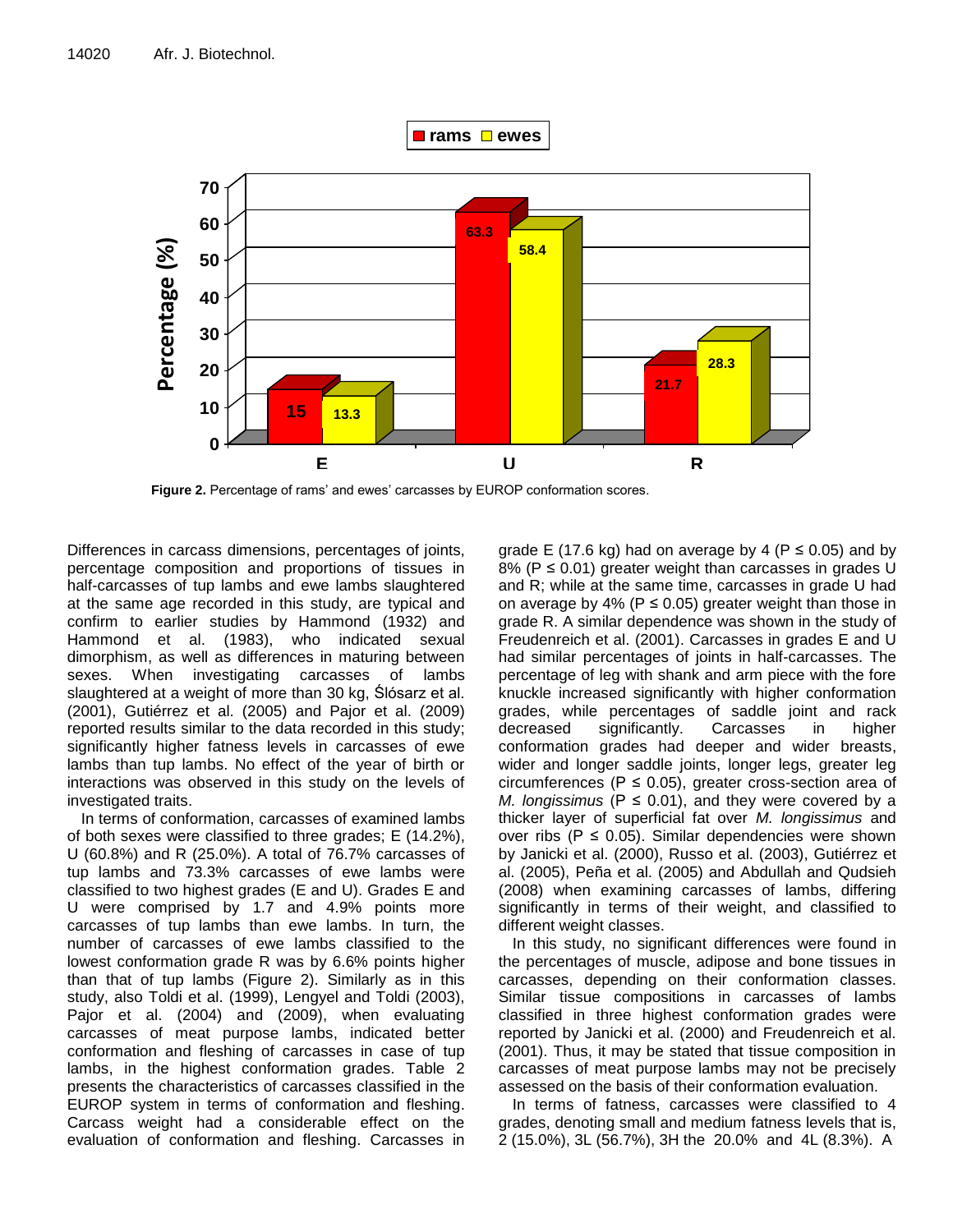**Table 2.** Analysis of weight and dimensions of warm carcass, percentage of joints in carcass and tissue composition in half- carcass of lambs of whiteheaded mutton sheep classified in the EUROP system in terms of conformation and fleshing.

|                                                    | <b>EUROP conformation class</b> |                         |                                |                     |
|----------------------------------------------------|---------------------------------|-------------------------|--------------------------------|---------------------|
| <b>Trait</b>                                       | E                               | $\mathsf{R}$<br>U       |                                |                     |
|                                                    | $LSM \pm SE$                    | $LSM \pm SE$            | $LSM \pm SE$                   | <b>Effect class</b> |
| n                                                  | $\mathcal{Q} = 8$               | ହ⊊=36                   | $\mathcal{Q} = 16$             |                     |
| Warm carcass weight (kg)                           | $17.62 \pm 0.29^{Ab}$           | $16.92 \pm 0.17^{ab}$   | $16.27 \pm 0.25$ <sup>Aa</sup> | $***$               |
| Depth of chest (cm)                                | $24.94 \pm 0.19^a$              | 24.86±0.11 <sup>b</sup> | 24.31±0.15 <sup>ab</sup>       | $\star$             |
| Width of chest (cm)                                | $18.29 \pm 0.23$ <sup>a</sup>   | $18.13 \pm 0.14^b$      | $17.71 \pm 0.19^{ab}$          | $\star$             |
| Width of rump (cm)                                 | 24.34±0.20 <sup>a</sup>         | $23.95 \pm 0.11^b$      | 23.56±0.15 <sup>ab</sup>       | $\star$             |
| Outer length of carcass (cm)                       | 55.44±0.46                      | 55.82±0.24              | 55.68±0.36                     | ns                  |
| Depth of leg (cm)                                  | $17.79 \pm 0.12^a$              | $17.68 \pm 0.08^b$      | $17.43 \pm 0.10^{ab}$          | $\star$             |
| Length of rump (cm)                                | 32.97±0.22                      | 32.95±0.11              | 32.72±0.16                     | ns                  |
| Leg circumference (cm)                             | $37.96 \pm 0.42^{\text{A}}$     | $37.33 \pm 0.21^B$      | 35.98±0.35 <sup>AB</sup>       | $***$               |
| Backfat thickness over M. longissimus (mm)         | $2.46 \pm 0.13^a$               | $2.38 \pm 0.09^b$       | $2.14 \pm 0.11^{ab}$           | $\star$             |
| Backfat thickness over ribs (mm)                   | $8.29 \pm 0.47$ <sup>a</sup>    | $7.74 \pm 0.27^b$       | $6.98 \pm 0.35^{ab}$           | $\star$             |
| Loin eye area of m. longissimus (cm <sup>2</sup> ) | 15.35±0.32 <sup>AB</sup>        | $14.38 \pm 0.17^A$      | $14.03 \pm 0.25^B$             | $***$               |
| <b>Carcasses</b>                                   |                                 |                         |                                |                     |
| Leg with shank (%)                                 | 33.02±0.21 <sup>a</sup>         | $32.93 \pm 0.11^b$      | 32.46±0.15 <sup>ab</sup>       | $\star$             |
| Rump (%)                                           | $7.25 \pm 0.09^a$               | $7.26 \pm 0.06^b$       | $7.72 \pm 0.09^{ab}$           |                     |
| Best end of neck (%)                               | $7.89 \pm 0.11$ <sup>a</sup>    | $8.17 \pm 0.07^b$       | $8.51 \pm 0.09^{ab}$           | $\star$             |
| Shoulder with shank (%)                            | $18.43 \pm 0.14^a$              | $18.21 \pm 0.08^b$      | 17.87±0.11 <sup>ab</sup>       | $\star$             |
| Neck (%)                                           | $8.11 \pm 0.10$                 | $8.13 \pm 0.07$         | $8.19 \pm 0.09$                | ns                  |
| Flank with ribs and breast (%)                     | 17.02±0.19                      | $16.73 \pm 0.12$        | 16.72±0.14                     | ns                  |
| Scrag (%)                                          | $5.91 \pm 0.09$                 | $6.04 \pm 0.06$         | $6.03 \pm 0.09$                | ns                  |
| Kidney fat (%)                                     | $1.79 \pm 0.09$                 | 1.88±0.06               | $1.81 \pm 0.07$                | ns                  |
| Kidney (%)                                         | $0.58 \pm 0.02^{AB}$            | $0.65 \pm 0.01^{AC}$    | $0.69 \pm 0.01^{BC}$           | $***$               |
| <b>Tissue composition of half-carcasses</b>        |                                 |                         |                                |                     |
| Meat $(%)$                                         | $63.31 \pm 0.61$                | 62.89±0.32              | 62.72±0.45                     | ns                  |
| Fat (%)                                            | 17.78±0.48                      | 17.68±0.29              | 17.79±0.36                     | ns                  |
| Bones (%)                                          | 18.91±0.32                      | $19.43 \pm 0.16$        | 19.48±0.25                     | ns                  |
| Meat/fat ratio                                     | $3.69 \pm 0.12$                 | $3.76 \pm 0.08$         | $3.69 \pm 0.13$                | ns                  |
| Meat/bones ratio                                   | $3.38 \pm 0.08$                 | $3.27 \pm 0.05$         | $3.25 \pm 0.06$                | ns                  |
| Fat/bones ratio                                    | $0.95 \pm 0.04$                 | $0.93 + 0.02$           | $0.93 + 0.03$                  | ns                  |
| Meat+fat/bones ratio                               | $4.34 \pm 0.09$                 | $4.21 \pm 0.05$         | $4.17 \pm 0.07$                | ns                  |

A, B, (a, b...), means denoted with identical capital (small) letters differ significantly at P ≤ 0.01 (P ≤ 0.05); \*\*P ≤ 0.01; \*P ≤ 0.05; ns, difference statistically non significant.

higher number of carcasses with the most desirable degree of fatness (grades 2 and 3L) came from tup lambs (78.3%) than ewe lambs (65.0%). Grades 2 and 3L comprised of 6.6 and 6.7% points more carcasses of tup lambs than ewe lambs. In contrast, more carcasses with a less desirable degree of fatness (grades 3H and 4L) came from ewe lambs (35.0%) than tup lambs (21.7%). Grades 3H and 4L comprised of 6.7 and 6.6% points more carcasses coming from ewe lambs than tup lambs (Figure 3). Toldi et al. (1999), Pajor et al. (2004) and (2009), when evaluating fatness in carcasses of meat purpose lambs, indicated similarly as it was found in the

present study, that with an increase in fatness grade, the share of carcasses coming from tup lambs decreased, while the proportion of carcasses of ewe lambs increased. Table 3 presents the characteristics of carcasses classified in the EUROP system according to fatness classes. Carcasses in grade 2 (15.5 kg) had on average by 7, 12 and 14% greater weight than carcasses in grades 3L, 3H and 4L ( $P \le 0.01$ ). With an increase in fatness grade, carcasses had deeper and wider chests, wider and longer saddle joints, longer legs, greater leg circumferences and greater lengths ( $P \le 0.01$ ). Fatness grade had a highly significant effect on the percentage of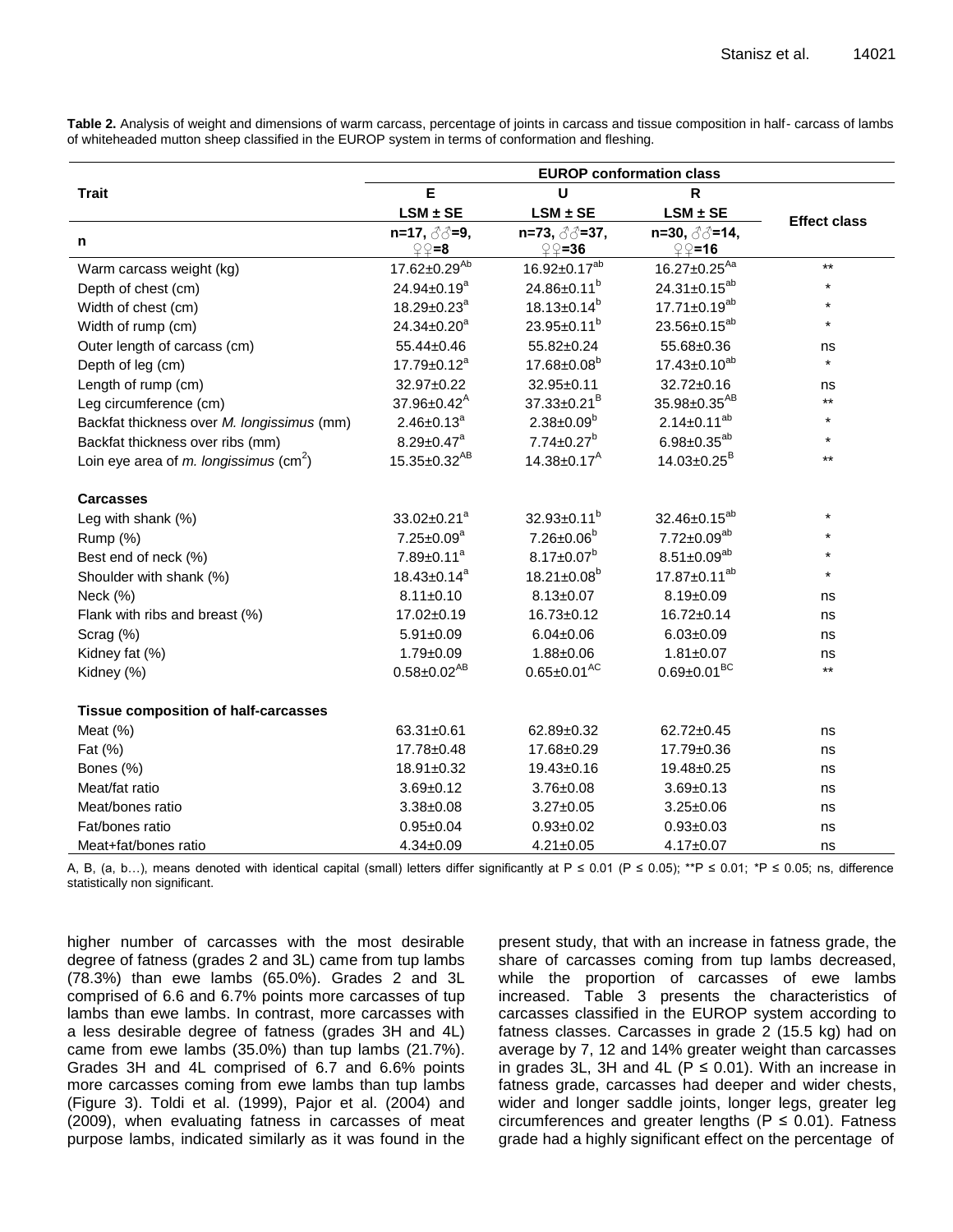

**Figure 3.** Percentage of rams' and ewes' carcasses by EUROP fat cover scores.

**Table 3.** Analysis of weight and dimensions of warm carcass, percentage of joints in carcass and tissue composition in half- carcass of lambs of whiteheaded mutton sheep classified in the EUROP system according to fatness classes.

|                                                    | <b>EUROP</b> fat class          |                               |                                |                                 |               |  |
|----------------------------------------------------|---------------------------------|-------------------------------|--------------------------------|---------------------------------|---------------|--|
|                                                    | $\mathbf{2}$<br>3L<br>3H        |                               |                                | 4L                              |               |  |
| <b>Trait</b>                                       | $LSM \pm SE$                    | $LSM \pm SE$                  | $LSM \pm SE$                   | $LSM \pm SE$                    | <b>Effect</b> |  |
|                                                    |                                 |                               |                                |                                 | class         |  |
|                                                    | $\mathcal{Q} \mathcal{Q} = 7$   | $\mathcal{Q} = 32$            | $\mathcal{Q} \mathcal{Q} = 14$ | $\mathcal{Q} \mathcal{Q} = 7$   |               |  |
| Warm carcass weight (kg)                           | $15.52 \pm 0.23$ <sup>ABC</sup> | $16.58 \pm 0.18^{ADE}$        | $17.45 \pm 0.21^{BD}$          | $17.64 \pm 0.24^{CE}$           | $***$         |  |
| Depth of chest (cm)                                | $24.11 \pm 0.12^{ABC}$          | 24.61±0.11 <sup>ADa</sup>     | 24.99±0.13 <sup>Ba</sup>       | $25.36 \pm 0.14^{\text{CD}}$    | $***$         |  |
| Width of chest (cm)                                | $17.52 \pm 0.17$ <sup>ABa</sup> | $17.93 \pm 0.14^{abc}$        | $18.40 \pm 0.21^{Ab}$          | $18.47 \pm 0.24$ <sup>Bc</sup>  | $***$         |  |
| Width of rump (cm)                                 | 23.55±0.16 <sup>ABa</sup>       | $23.91 \pm 0.11^{ab}$         | $24.09 \pm 0.21^{\text{A}}$    | 24.43±0.22 <sup>Bb</sup>        | $***$         |  |
| Outer length of carcass (cm)                       | 54.61±0.44 <sup>ABa</sup>       | 55.51±0.24 <sup>ab</sup>      | 56.04 $\pm$ 0.33 <sup>A</sup>  | $56.45 \pm 0.49^{Bb}$           | $***$         |  |
| Depth of leg (cm)                                  | $17.31 \pm 0.12$ <sup>ABa</sup> | $17.61 \pm 0.09^{ab}$         | $17.78 \pm 0.11^{\text{A}}$    | $17.86 \pm 0.12^{Bb}$           | $***$         |  |
| Length of rump (cm)                                | $32.56 \pm 0.19$ <sup>A</sup>   | $32.67 \pm 0.12^a$            | 32.86±0.18                     | $33.21 \pm 0.19$ <sup>Aa</sup>  | $***$         |  |
| Leg circumference (cm)                             | 35.84±0.36 <sup>ABa</sup>       | 36.68±0.24 <sup>ab</sup>      | $36.84 \pm 0.34^{\text{A}}$    | 37.66±0.38 <sup>Bb</sup>        | $***$         |  |
| Backfat thickness over m. longissimus (mm)         | $1.76 \pm 0.12$ <sup>ABC</sup>  | $2.11 \pm 0.09^{ADE}$         | $2.61 \pm 0.11^{BDF}$          | $3.08 \pm 0.21^{\text{CEF}}$    | $***$         |  |
| Backfat thickness over ribs (mm)                   | $5.22 \pm 0.39^{ABC}$           | $6.51 \pm 0.26^{ADE}$         | $7.86 \pm 0.29^{BDF}$          | 10.75±0.65 <sup>CEF</sup>       | $***$         |  |
| Loin eye area of m. longissimus (cm <sup>2</sup> ) | 14.45±0.25                      | 14.67±0.18                    | 14.86±0.25                     | 14.38±0.31                      | ns            |  |
| <b>Carcasses</b>                                   |                                 |                               |                                |                                 |               |  |
| Leg with shank $(\%)$                              | 33.97±0.21 <sup>ABC</sup>       | $32.35 \pm 0.12^{AD}$         | $31.93 \pm 0.16^{BE}$          | $31.01 \pm 0.26^{CDE}$          | $***$         |  |
| Rump (%)                                           | $7.31 \pm 0.10^{\text{A}}$      | $7.28 \pm 0.06^B$             | $7.24 \pm 0.09^C$              | $7.93 \pm 0.12^{ABC}$           | $***$         |  |
| Best end of neck (%)                               | $7.58 \pm 0.11^{ABC}$           | $8.14 \pm 0.07^{ADE}$         | $8.44 \pm 0.09^{BD}$           | $8.47 \pm 0.16^{CE}$            | $***$         |  |
| Shoulder with shank (%)                            | $18.52 \pm 0.14^{\text{A}}$     | $18.56 \pm 0.08$ <sup>B</sup> | $18.25 \pm 0.11^a$             | $17.71 \pm 0.19$ <sup>ABa</sup> | $***$         |  |
| Neck (%)                                           | $8.18 \pm 0.10$                 | $8.22 \pm 0.06$               | $8.07 \pm 0.08$                | $8.08 \pm 0.13$                 | ns            |  |
| Flank with ribs and breast (%)                     | $16.29 \pm 0.21^{ABa}$          | $16.98 \pm 0.11^{CDa}$        | $17.53 \pm 0.16$ <sup>AC</sup> | 18.16±0.26 <sup>BD</sup>        | $***$         |  |
| Scrag (%)                                          | $6.09 + 0.10$                   | $6.08 + 0.07$                 | $5.96 \pm 0.09$                | $5.81 \pm 0.15$                 | ns            |  |
| Kidney (%)                                         | $0.63 + 0.02$                   | $0.65 + 0.01$                 | $0.64 \pm 0.02$                | $0.63 + 0.03$                   | ns            |  |
| Kidney fat (%)                                     | $1.43 \pm 0.09^{ABC}$           | $1.74 \pm 0.06^{ADE}$         | $1.94 \pm 0.07^{BDa}$          | $2.20 \pm 0.12^{CEa}$           | $***$         |  |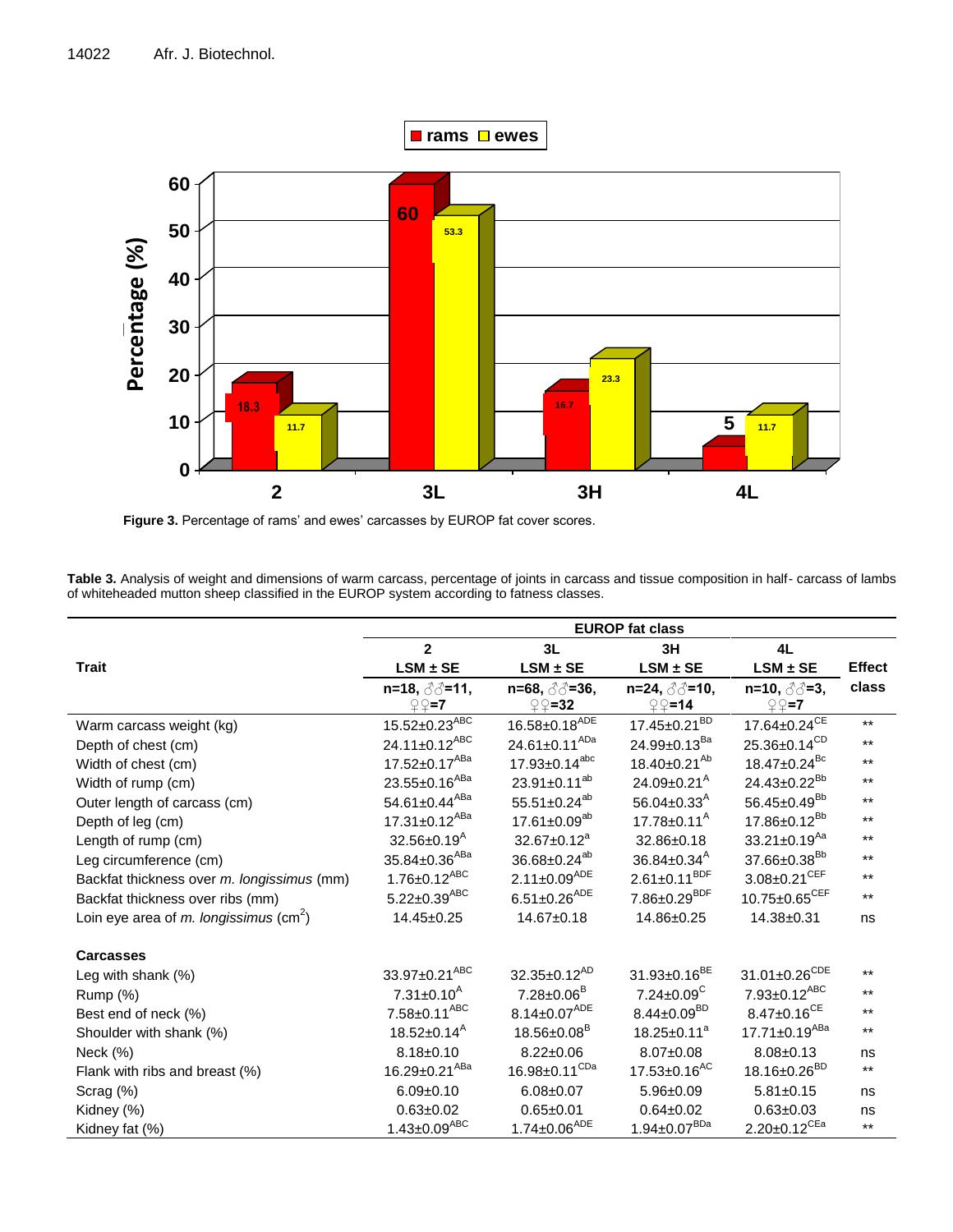#### **Table 3.** Count'd.

| <b>Tissue composition of half-carcasses</b> |                                  |                                |                              |                                |       |
|---------------------------------------------|----------------------------------|--------------------------------|------------------------------|--------------------------------|-------|
| Meat $(\%)$                                 | 64.74±0.62 <sup>AB</sup>         | 63.61 $\pm$ 0.33 <sup>CD</sup> | 62.19±0.41 <sup>AC</sup>     | 61.35 $\pm$ 0.75 <sup>BD</sup> | $***$ |
| Fat (%)                                     | 15.16 $\pm$ 0.56 $^{\text{ABC}}$ | 17.03±0.29 <sup>ADE</sup>      | $18.82 \pm 0.38^{BD}$        | $20.01 \pm 0.65^{\text{CE}}$   | $***$ |
| Bones (%)                                   | 20.09±0.32 <sup>ABa</sup>        | $19.35 \pm 0.18^a$             | 19.00±0.24 <sup>A</sup>      | $18.64\pm0.42^{\text{B}}$      | $***$ |
| Meat/fat ratio                              | 4.43 $\pm$ 0.15 $^{\text{ABC}}$  | $3.87 \pm 0.08^{ADE}$          | $3.41 \pm 0.11^{BD}$         | $3.15 \pm 0.21$ <sup>CE</sup>  | $***$ |
| Meat/bones ratio                            | $3.26 \pm 0.08$                  | $3.33 \pm 0.05$                | $3.32 \pm 0.06$              | $3.32 \pm 0.11$                | ns    |
| Fat/bones ratio                             | $0.77 \pm 0.04$ <sup>ABC</sup>   | $0.88 \pm 0.02^{ADE}$          | $1.01 \pm 0.02^{BD}$         | $1.08 \pm 0.05^{\text{CE}}$    | $***$ |
| Meat+fat/bones ratio                        | $4.03 \pm 0.09^{ABa}$            | $4.21 \pm 0.05^a$              | $4.33 \pm 0.07$ <sup>A</sup> | $4.40\pm0.12^B$                | $***$ |

A, B, (a, b...), means denoted with identical capital (small) letters differ significantly at P ≤ 0.01 (P ≤ 0.05); \*\*P ≤ 0.01; \*P ≤ 0.05; ns, difference statistically non significant.

joints in the carcass. With an increase in fatness grade, the percentage of leg with shank and arm piece with the fore knuckle decerased, while the percentage of saddle joint, rack and flank with ribs and the sternum increased. This is mainly caused by the fact that the proportions of individual joints and the rate of development for individual tissues vary with an increase in carcass weight in individual fatness grades, which confirms to earlier studies by Hammond (1932) and Hammond et al. (1983). An increase in fatness grade was accompanied by a deterioration of carcass leanness indexes. Backfat thickness over *M. longissimus* and over the ribs increased, the proportion of adipose tissue increased, while the proportion of muscle and bone tissues in the carcass decreased and the tissue ratio deteriorated. In contrast, the cross-section area of *M. longissimus* was similar in all fatness grades. A similar dependence was shown by Janicki et al. (2000).

### **Conclusion**

A comparison of a subjective evaluation of conformation and fatness (EUROP) for carcasses of Whiteheaded mutton sheep, with the results of evaluation based on measurements and complete dissection, shows that when evaluating conformation, it is not possible to precisely determine the tissue composition of the carcass. In contrast, evaluation of fatness may be highly informative on the content of tissues in the carcass.

## **ACKNOWLEDGEMENTS**

The study was supported by grant no. N N312 212136 from the Polish Ministry of Science and Higher Education.

#### **REFERENCES**

- Abdullah AY, Qudsieh RI (2008). Carcass characteristics of Awassi ram lambs slaughtered at different weights. Livest. Sci. 117: 165-175.
- Commission Regulation (EEC) (1993). Commission Regulation (EEC) no. 461/93 of 26 February laying down detailed rules for the

Community scale for the classification of carcasses of ovine animals. pp. 93-461

- Council Regulation (EEC) (1992). Council Regulation (EEC) no. 2137/92 of 23 July 1992 concerning the Community scale for the classification of carcasses of ovine animals and determining the Community standard quality of fresh or chilled sheep carcasses and extending Regulation (EEC). 2137(92):91-338.
- Freudenreich P, Dobrowolski A, Branscheid W (2001). Ermittlung der Schlachtkörperqualität beim Lamm – Eine kritische Untersuchung zum EUROP - Klassifizierungssystem. Arch. Tierz. 44:336-343.
- Gutiérrez J, Rubio MS, Méndez RD (2005). Effects of crossbreeding Mexican Pelibuey sheep with Rambouillet and Suffolk on carcass traits. Meat Sci. 70:1-5.
- Hammond JH (1932). Growth and the Development of Mutton Qualities in the Sheep. Oliver and Boyd. Edinburgh. pp. 1-597
- Hammond JRJ, Bowman JC, Robinson TJ (1983). Hammond's Farm Animals, fifth ed. Edward Arnold Ltd. London. p. 305.
- Janicki B, Borys B, Simińska E (2000). Wartość rzeźna jagniąt sklasyfikowanych według systemu "EUROP". [The slaughter value of lambs classified according to "EUROP" standards]. Zesz. Nauk. AR Wrocław. 399:151-158.
- Johansen J, Aastveit AH, Egelandsdal B, Kvaal K, Røe M (2006). Validation of the EUROP system for lamb classification in Norway; repeatability and accuracy of visual assessment and prediction of lamb carcass composition. Meat Sci. 74:497–509.
- Kongsro J, Røe M, Kvaal K, Aastveit AH, Egelandsdal B (2009). Prediction of fat, muscle and value in Norwegian lamb carcasses using EUROP classification, carcass shape and length measurements, visible light reflectance and computer tomography (CT). Meat Sci. 81: 102–107.
- Lambe NR, Navajas EA, Bünger L, Fisher AV, Roehe R, Simm G (2009). Prediction of lamb carcass composition and meat quality using combinations of post-mortem measurements. Meat Sci. 81:711-719.
- Lengyel A, Toldi GY (2003). Relationship between S/EUROP conformation and slaughter value in sheep. Magyar juhászat és kecsketenyésztés 12:3-6.
- Pajor F, Póti P, Láczó E (2004). Comparison of slaughter performance of Hungarian Merino, German Mutton Merino and German Blackheaded lambs. Acta Agronomica Óváriensis 46(1):77-83.
- Pajor F, Láczó E, Erdős O, Póti P (2009). Effects of crossbreeding Hungarian Merino sheep with Suffolk and Ile de France on carcass traits. Arch. Tierz. 52:169-176.
- Peña F, Cano T, Domenech V, Alcalde MJ, Martos J, Garcίa-Martinez A, Herrera M, Rodero E (2005). Influence of sex, slaughter weight and carcass weight on "non-carcass" and carcass quality in Segureña lambs. Small Rumin. Res. 60:247-254.
- Ruiz de Huidobro F, Miguel E, Díaz MT, Velasco S, Lauzurica S, Pérez C, Onega E, Blázquez B, Cañeque V (2003). Carcass classification in suckling lambs. II. Comparison among subjective carcass classification methodsis the fatness scales and conformation scales with 0.25 point-intervals. Meat Sci. 63:135-142.
- Russo C, Preziuso G, Verita` P (2003). EU carcass classification